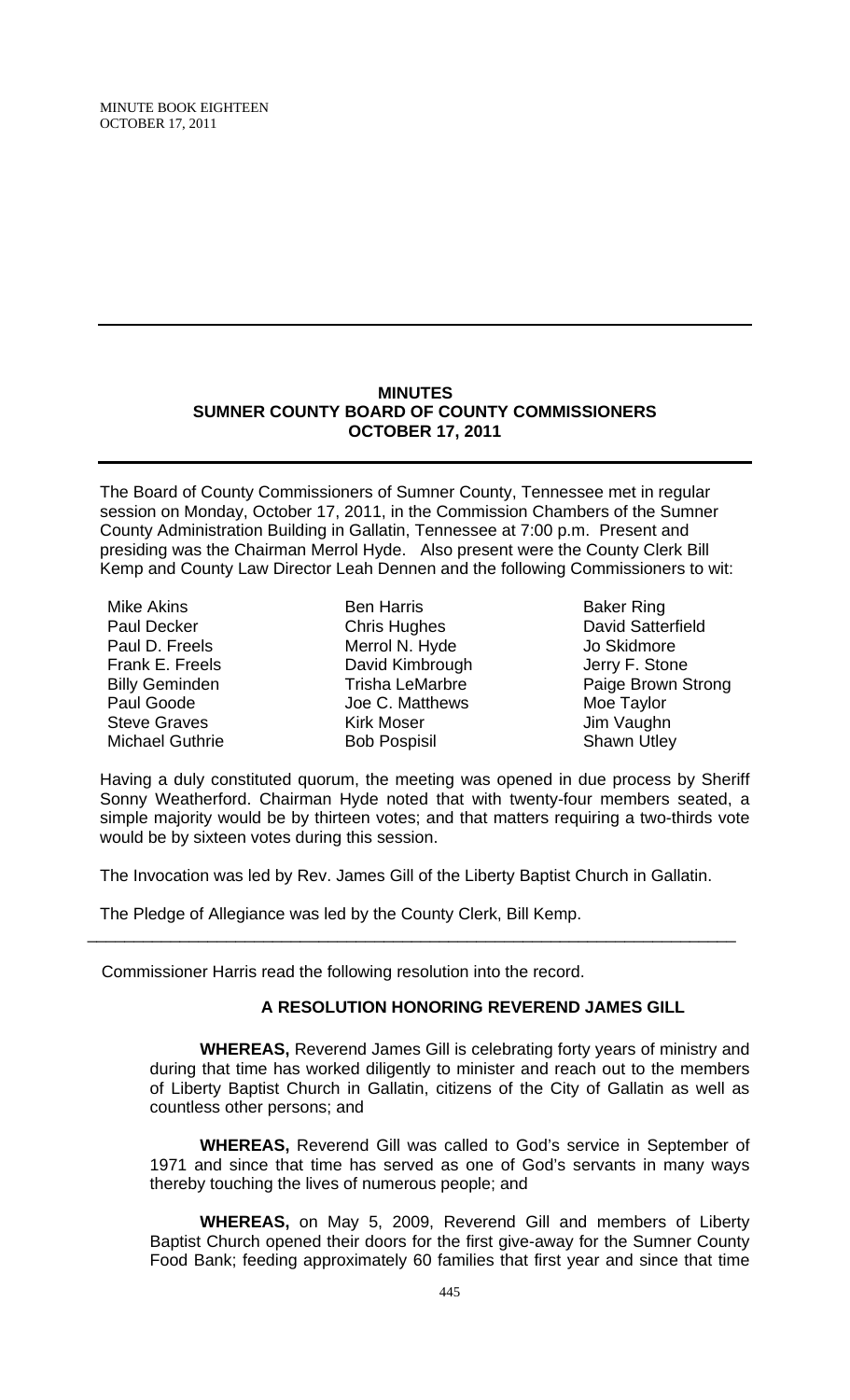have addressed the need of hunger in our community and today with more than 60 volunteers, feed over 175 families; and

**WHEREAS,** Reverend Gill has served churches in Louisiana, Mississippi and Tennessee, started an evangelistic team and traveled throughout central and western Tennessee to bring help to numerous congregations and communities thereby changing the lives of many; and

**WHEREAS,** it is appropriate that Reverend Gill be recognized for the very significant contribution he has made to Sumner County through his dedication and involvement with the community and the positive influence he has made during his tenure in ministering to our citizens as well as countless others.

**NOW, THEREFORE, BE IT RESOLVED** by the Sumner County Board of County Commissioners meeting in regular session on this the  $17<sup>th</sup>$  day of October, 2011, that this body expresses its appreciation and gratitude for the many years of service and dedication of Reverend James Gill and this body urges all the citizens of Sumner County to acknowledge the accomplishments and contributions made by Reverend Gill to Sumner County; and

**BE IT FURTHER RESOLVED** that this resolution is to be read and entered on the minutes of this body so as to make it a permanent part of the records of this body and the Clerk is hereby directed to furnish a copy of this resolution to Reverend James Gill.

\_\_\_\_\_\_\_\_\_\_\_\_\_\_\_\_\_\_\_\_\_\_\_\_\_\_\_\_\_\_\_\_\_\_\_\_\_\_\_\_\_\_\_\_\_\_\_\_\_\_\_\_\_\_\_\_\_\_\_\_\_\_\_\_

Upon motion of Commissioner Harris, seconded by Commissioner Graves, the Commission approved the certificate of recognition for Reverend Gill.

## **APPROVAL OF AGENDA**

\_\_\_\_\_\_\_\_\_\_\_\_\_\_\_\_\_\_\_\_\_\_\_\_\_\_\_\_\_\_\_\_\_\_\_\_\_\_\_\_\_\_\_\_\_\_\_\_\_\_\_\_\_\_\_\_\_\_\_\_\_\_\_\_

Without objection, Chairman Hyde added a tax refund to the Consent Agenda under the Budget Committee report. Commissioner Stone asked for a point of personal privilege some time during the meeting. Commissioner Frank Freels moved, and duly seconded by Commissioner Pospisil, to adopt the agenda with the additions. The Commission approved the agenda as amended by unanimous voice vote of the body.

## **APPROVAL OF MINUTES**

\_\_\_\_\_\_\_\_\_\_\_\_\_\_\_\_\_\_\_\_\_\_\_\_\_\_\_\_\_\_\_\_\_\_\_\_\_\_\_\_\_\_\_\_\_\_\_\_\_\_\_\_\_\_\_\_\_\_\_\_\_\_\_\_

The minutes for the meeting of this body held on September 19, 2011, and recorded in the office of the Clerk, Bill Kemp, were approved by voice vote after Commissioner Akins made the motion, seconded by Commissioner Graves. Commissioner Pospisil abstained.

# **RECOGNITION OF THE PUBLIC**

 Chairman Hyde opened the floor to allow the public to speak concerning any matter on the agenda. With no one wishing to speak, recognition of the public was closed.

\_\_\_\_\_\_\_\_\_\_\_\_\_\_\_\_\_\_\_\_\_\_\_\_\_\_\_\_\_\_\_\_\_\_\_\_\_\_\_\_\_\_\_\_\_\_\_\_\_\_\_\_\_\_\_\_\_\_\_\_\_\_\_\_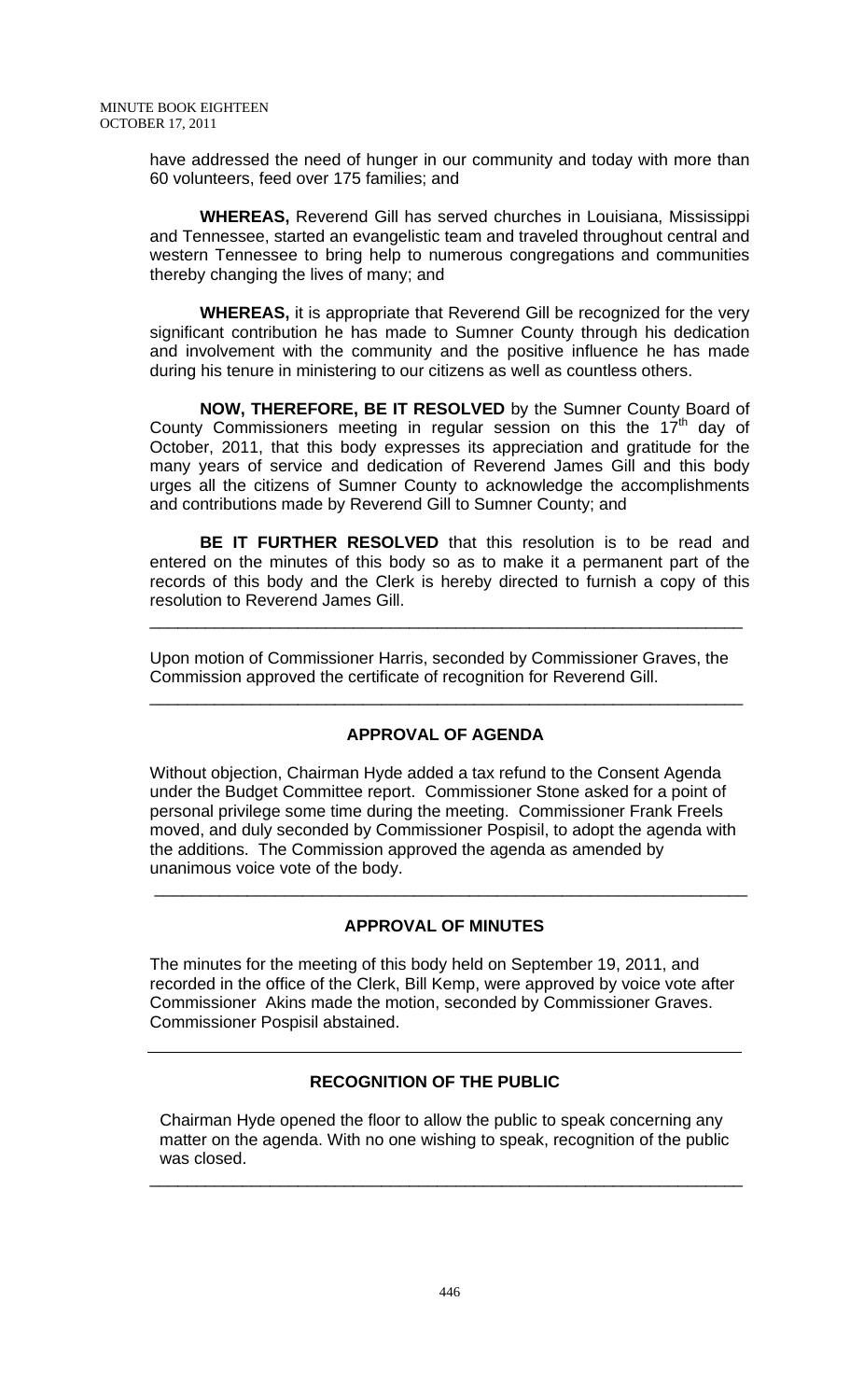## **REPORT OF THE CHAIR**

Chairman Hyde noted that the Veteran Services Report had been distributed to the commissioners.

\_\_\_\_\_\_\_\_\_\_\_\_\_\_\_\_\_\_\_\_\_\_\_\_\_\_\_\_\_\_\_\_\_\_\_\_\_\_\_\_\_\_\_\_\_\_\_\_\_\_\_\_\_\_\_\_\_\_\_\_\_\_\_\_

Sonja Manfred, representative of Mothers Against Drunk Drivers (MADD), gave MADD's Hero awards to five Sumner County Sheriff's officers: Deputy Stephen Hodges, Deputy Shawn Lester, Sgt. Aaron Pickard, Deputy Chistopher Cunningham II and Deputy John Smith.

 $\overline{\phantom{a}}$  , and the contribution of the contribution of the contribution of the contribution of the contribution of the contribution of the contribution of the contribution of the contribution of the contribution of the

Chairman Hyde entertained a motion to approve notes from the Director of State and Local Finance and financial statements. Upon motion of Commissioner Pospisil, seconded by Commissioner Frank Freels, the Commission approved the notes and financial statements.

## **CONSENT AGENDA**

 $\overline{\phantom{a}}$  , and the contribution of the contribution of the contribution of the contribution of the contribution of  $\overline{\phantom{a}}$ 

Commissioner Harris moved, seconded by Commissioner Akins, to approve the Consent Agenda items.

#### **1110-12 A RESOLUTION APPROPRIATING AN ADDITIONAL \$998.00 FOR THE BEECH HIGH SCHOOL BLEACHERS PROJECT FROM THE PREVIOUSLY ALLOCATED FUNDS**

**BE IT RESOLVED** by the Sumner County Board of County Commissioners meeting in regular session on this the  $17<sup>th</sup>$  day of October, 2011, that this body does hereby appropriate an additional \$998.00 for the Beech High School Bleachers Project from the previously allocated funds for the Beech High School project.

#### **1110-13 A RESOLUTION APPROPRIATING UP TO \$10,000.00 FOR CONTINGENCY MATTERS FROM 2010 BOND FUNDS FOR REMAINING ANIMAL CONTROL PROJECT TO COMPLETE VARIOUS MATTERS AND RETURN EXCESS CONTINGENCY FUNDS TO THE 2010 BOND UNCOMMITTED ACCOUNT**

**BE IT RESOLVED** by the Sumner County Board of County Commissioners meeting in regular session on this the 17<sup>th</sup> day of October, 2011 that this body does hereby appropriate up to \$10,000.00 for contingency matters from 2010 Bond Funds for remaining Animal Control Project to complete various matters and return excess contingency funds to the 2010 Bond Uncommitted Account

### **1110-14 A RESOLUTION APPROPRIATING \$1,164.00 TO THE PORTLAND LIBRARY AS PASS THROUGH FUNDS FROM E-RATE FUNDING**

**BE IT RESOLVED** by the Sumner County Board of County Commissioners meeting in regular session on this the  $17<sup>th</sup>$  day of October, 2011, that this body hereby appropriates \$1,164.00 to the Portland Library-Data Processing Equipment as pass through funds from E-Rate Funding as shown on the attached schedule.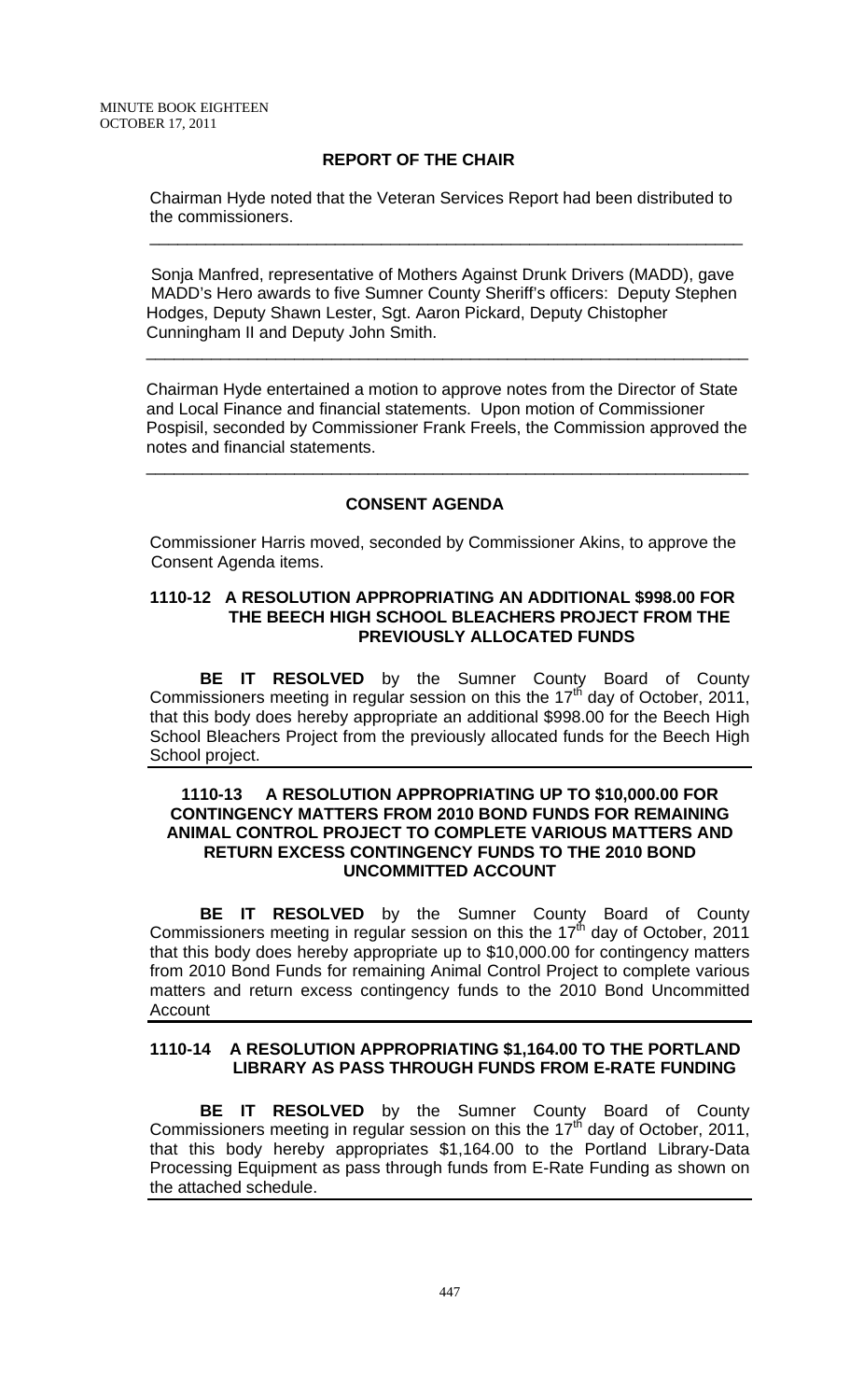### **1110-15 A RESOLUTION ACCEPTING GANNETT ROAD IN CREEKSIDE SUBDIVISION, PHASE 2A AS A CLASS 1 COUNTY ROAD**

**BE IT RESOLVED** by the Sumner County Board of County Commissioners meeting in regular session on this the 17<sup>th</sup> day of October, 2011, that this body hereby accepts Gannett Road in Creekside Subdivision, Phase 2A as a Class 1 County Road, being .18 miles in length beginning at Autumn Blaze Drive Intersection ending at the end of county maintenance and having a fifty foot (50') right-of-way and a twenty-four foot (24') road bed with curbs.

**BE IT FURTHER RESOLVED** that said road be added to the official Road List.

### **1110-16 A RESOLUTION ACCEPTING SUGARBERRY ROAD IN CREEKSIDE SUBDIVISION, PHASE 2B, AS A CLASS 1 COUNTY ROAD**

**BE IT RESOLVED** by the Sumner County Board of County Commissioners meeting in regular session on this the 17<sup>th</sup> day of October, 2011, that this body hereby accepts Sugarberry Road in Creekside Subdivision, Phase 2B as a class 1 county road as shown on the attached.

**BE IT FURTHER RESOLVED** that said road be added to the official Road List.

### **1110-17 A RESOLUTION DECLARING VARIOUS ITEMS AT THE HIGHWAY DEPARTMENT AS SURPLUS PROPERTY AND DIRECTING THAT THESE DISCARDED ITEMS BE DISPOSED OF IN THE MOST ECONOMICAL MANNER**

**BE IT RESOLVED** by the Sumner County Board of County Commissioners meeting in regular session on this the  $17<sup>th</sup>$  day of October, 2011, that this body hereby declares various items at the Highway Department as surplus property and directing that these discarded items (attached herewith) on the schedule be disposed of in the most economical manner.

 The following property tax refund was included on the Consent Agenda: \$306.06, to Sherri N. Cook.

The electronic vote was recorded in the following manner:

| 1110-CONSENT |   | Yes: 24             |   | <b>No: 0</b>  | Abs: 0 | 07:14 PM |
|--------------|---|---------------------|---|---------------|--------|----------|
| <b>Stone</b> |   | Guthrie             | Y | Pospisil      | Y      |          |
| Goode        | Y | Skidmore            | Y | P. Freels     | Y      |          |
| Hyde         | Y | Hughes              | Y | Kimbrough     | Y      |          |
| LeMarbre     | Y | Moser               |   | <b>Decker</b> |        |          |
| Ring         |   | <b>Brown Strong</b> |   | Vaughn        |        |          |
| F. Freels    | Y | <b>Matthews</b>     |   | <b>Harris</b> | Y      |          |
| Utley        | Y | Graves              | Y | Satterfield   | Y      |          |
| Akins        |   | Taylor              |   | Geminden      | Y      |          |

Chairman Hyde declared the Consent Agenda approved.

\_\_\_\_\_\_\_\_\_\_\_\_\_\_\_\_\_\_\_\_\_\_\_\_\_\_\_\_\_\_\_\_\_\_\_\_\_\_\_\_\_\_\_\_\_\_\_\_\_\_\_\_\_\_\_\_\_\_\_\_\_\_\_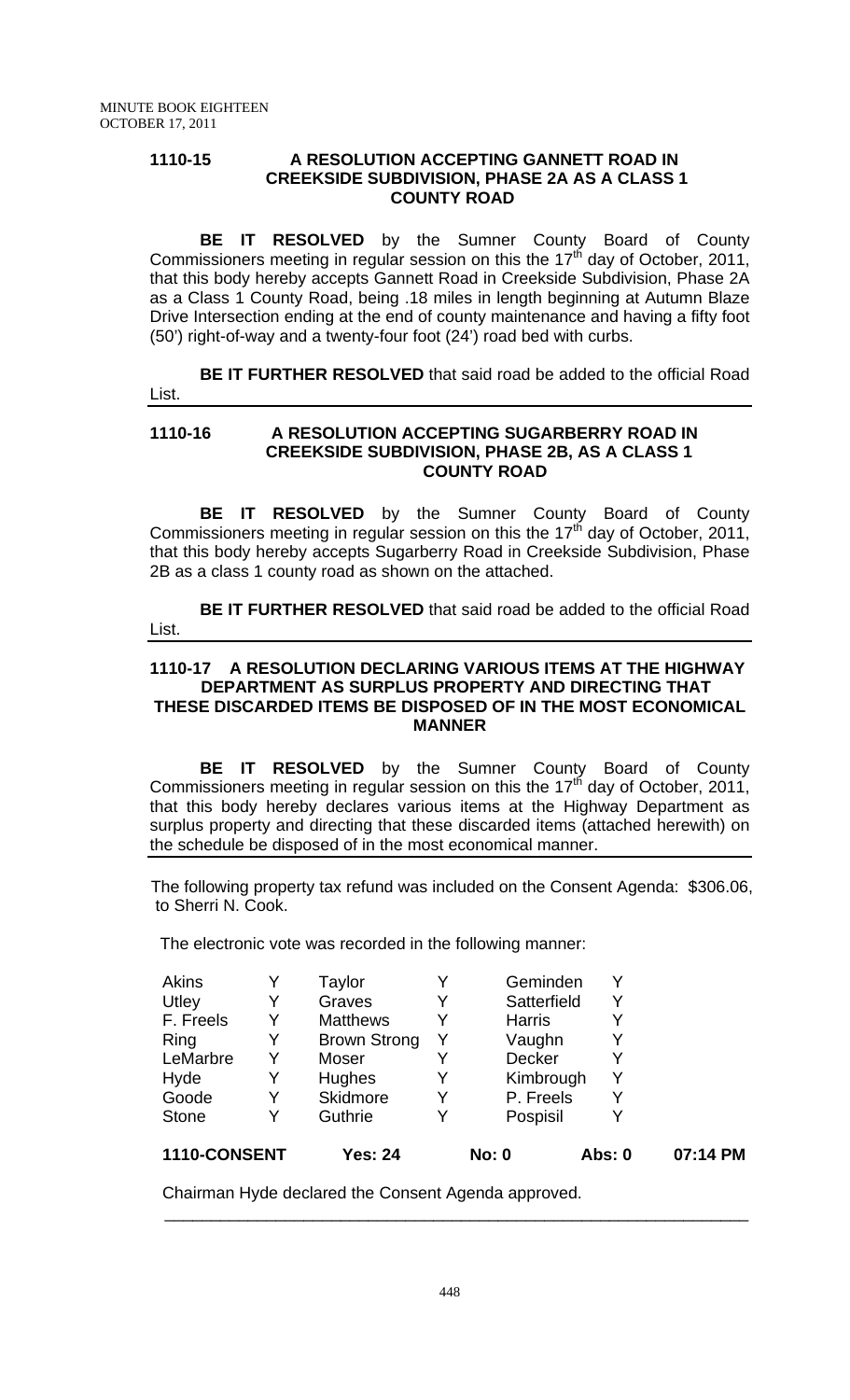Commissioner Moser, Co-Chairman of the Redistricting Committee, introduced the following resolution and moved for approval, Commissioner Taylor seconded the motion.

#### **1110-01 A RESOLUTION TO ADOPT A PLAN OF REAPPORTIONMENT DISTRICTING FOR THE SUMNER COUNTY LEGISLATIVE BODY**

**WHEREAS**, Tennessee Code Annotated § 5-1-111 requires that, at least every ten (10) years, county legislative bodies shall change the boundaries of county legislative districts so that members represent substantially equal populations; and

**WHEREAS,** the Sumner County Legislative Body has reviewed the county legislative districts population utilizing the 2010 United States Census; and

**WHEREAS**, the Sumner County Legislative Body has prepared a plan of apportionment consistent with the provisions of Tennessee Code Annotated § 5- 1-111 and which provides for a county legislative body composed of twenty-four (24) members and which creates twelve (12) commissioner districts as described herein and as depicted on the Official Reapportionment Plan Map for Sumner County.

**NOW, THEREFORE BE IT RESOLVED** by the Sumner County Board of County Commissioners meeting in regular session at Gallatin, Tennessee, on this the 17<sup>th</sup>, day of October, 2011, that this body does adopt the Official Reapportionment Plan Map for Sumner County, attached herewith as Exhibit A.

### **BE IT FURTHER RESOLVED** that:

### **SECTION 1.**

There is hereby adopted a plan of reapportionment for Sumner County which is served by two (2) commissioners in each of the twelve (12) districts for a total County Legislative Body of twenty-four (24) members.

A copy of the official Reapportionment Plan Map for Sumner County is attached as Exhibit A to this resolution and incorporated herein by reference.

## **SECTION 2.**

- a. All members of the Sumner County Legislative Body shall reside within and be qualified voters in the district, which they represent.
- b. The districts described in Section 1 correspond to the 2010 U.S. Census blocks.

### **SECTION 3.**

 If any vacancies occur during the term of the present members of the Sumner County Legislative Body, the vacancy shall be filled for the remainder of the term using the reapportionment plan in effect prior to the adoption of this plan. The present members shall serve the remainder of the term for which they were elected.

### **SECTION 4.**

 All members of the Sumner County Legislative Body shall be elected at large within the commissioner district wherein the candidate seeks election. The two candidates, receiving the greatest number of votes in each district shall be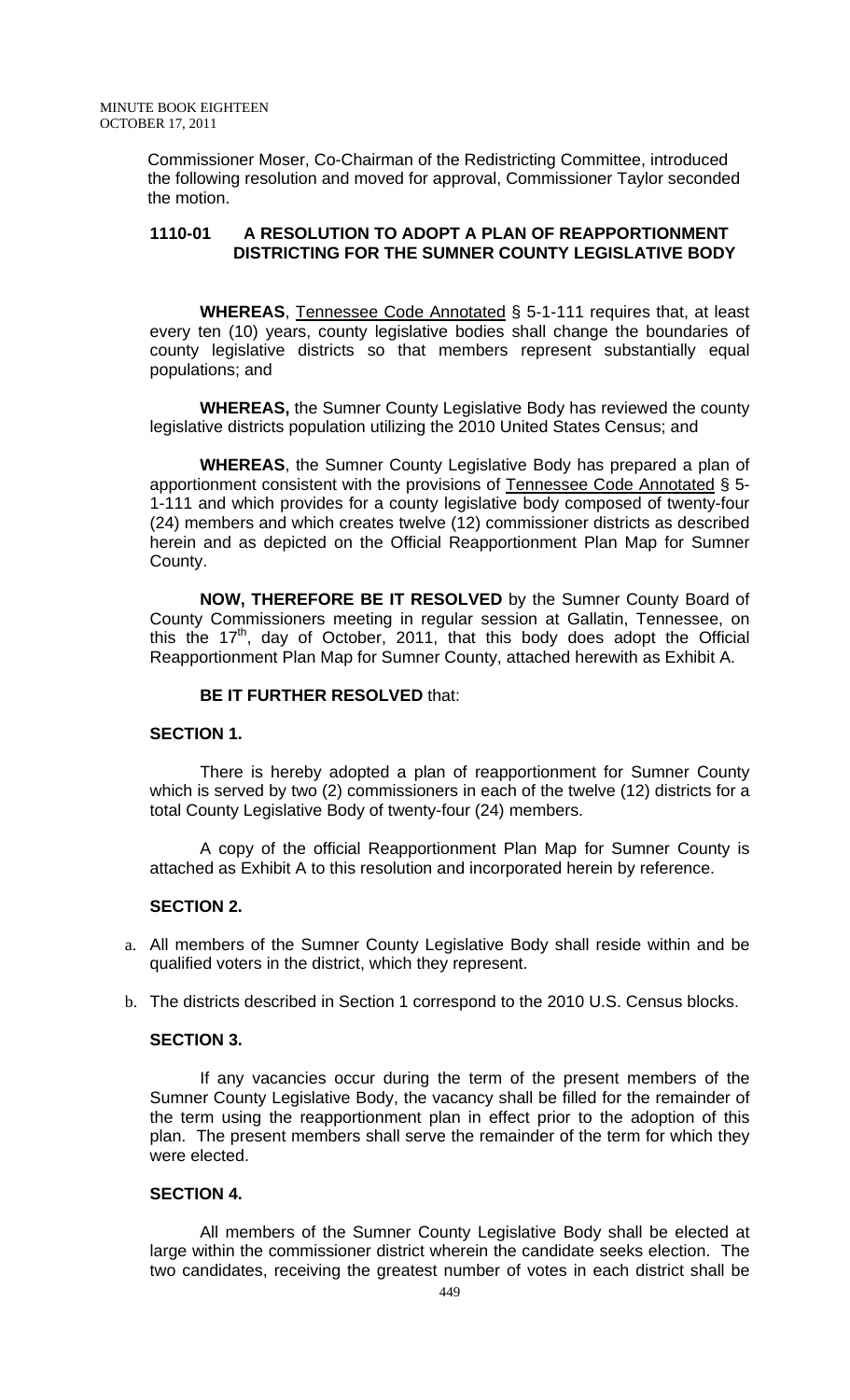elected to the Sumner County Legislative Body according to the apportionment as defined in Section 1.

### **SECTION 5.**

 This plan shall take effect upon passage, the public welfare requiring it, provided that vacancies shall be filled in accordance with the Tennessee Code Annotated section 5-1-104 and this resolution.

\_\_\_\_\_\_\_\_\_\_\_\_\_\_\_\_\_\_\_\_\_\_\_\_\_\_\_\_\_\_\_\_\_\_\_\_\_\_\_\_\_\_\_\_\_\_\_\_\_\_\_\_\_\_\_\_\_\_\_\_\_\_\_\_

The electronic vote was recorded in the following manner:

| Hughes          | Y     | Kimbrough | Y             |
|-----------------|-------|-----------|---------------|
| <b>Skidmore</b> | Y     | P. Freels |               |
| Guthrie         | Y     | Pospisil  |               |
|                 | Moser |           | <b>Decker</b> |

Chairman Hyde declared the resolution approved by the body.

 Commissioner Moser introduced the following resolution and moved for approval. Commissioner Vaughn seconded the motion.

\_\_\_\_\_\_\_\_\_\_\_\_\_\_\_\_\_\_\_\_\_\_\_\_\_\_\_\_\_\_\_\_\_\_\_\_\_\_\_\_\_\_\_\_\_\_\_\_\_\_\_\_\_\_\_\_

#### **1110-02 A RESOLUTION TO ADOPT A PLAN OF REAPPORTIONMENT DISTRICTING FOR THE SUMNER COUNTY BOARD OF EDUCATION**

**WHEREAS**, Tennessee Code Annotated § 5-1-111 requires that, at least every ten (10) years, County Legislative Bodies shall change the boundaries of county legislative districts so that members represent substantially equal populations; and

**WHEREAS,** the Sumner County Legislative Body has changed the county legislative body districts utilizing the 2010 United States Census; and

**WHEREAS,** Tennessee Code Annotated § 49-2-201 requires that county boards of education be elected from districts of substantially equal population; and

**WHEREAS,** the Sumner County Legislative Body has reviewed the county school board districts utilizing the 2010 United States Census; and

**WHEREAS,** the Sumner County Legislative Body has prepared a plan of apportionment which provides for a board of education composed of eleven (11) members and which creates eleven (11) school board districts as described herein and as depicted on the Official Reapportionment Plan Map for the Sumner County Board of Education.

**NOW, THEREFORE BE IT RESOLVED** by the Sumner County Legislative Body meeting in regular session at Gallatin, Tennessee, on this 17<sup>th</sup> day of October, 2010, that: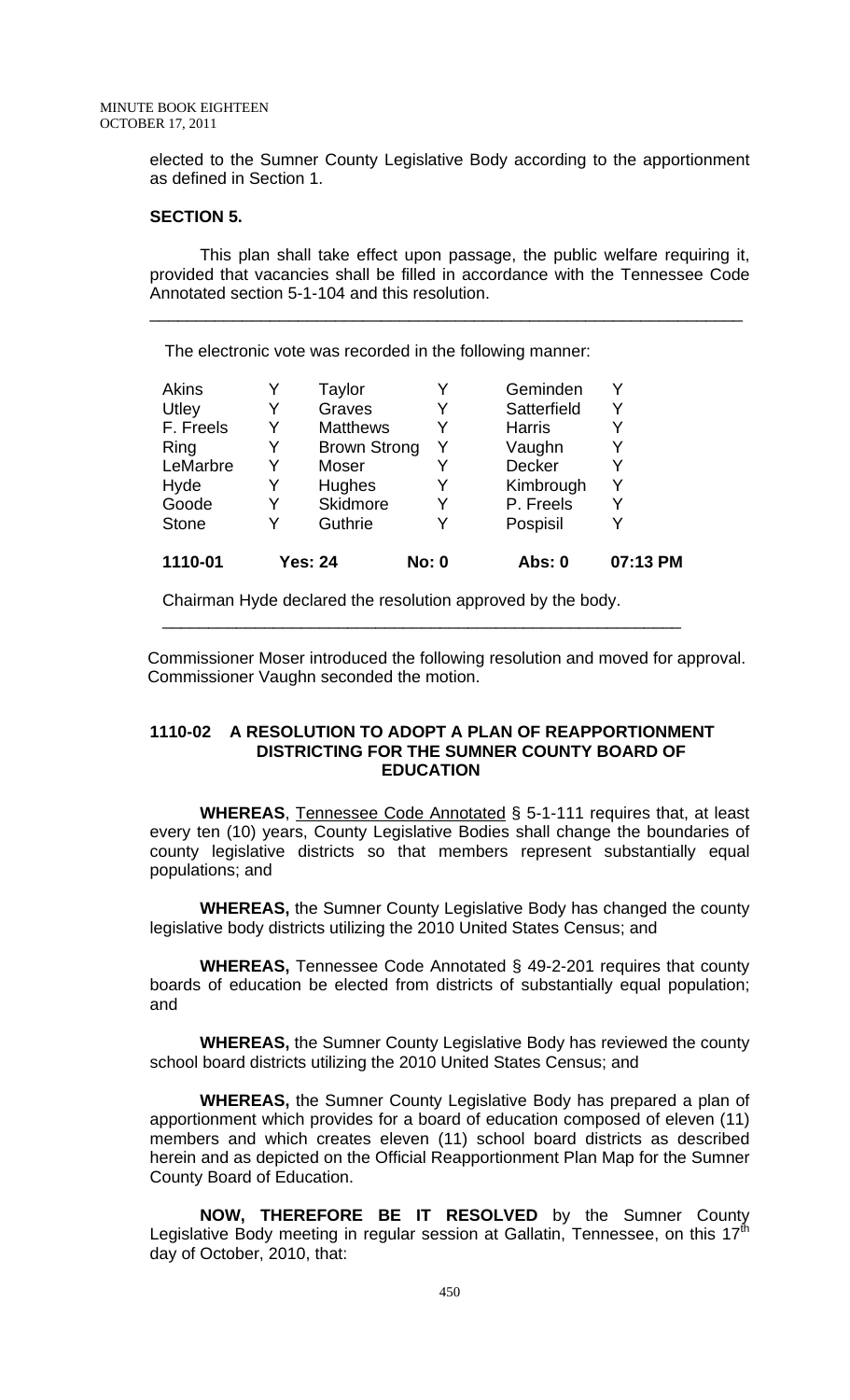### **SECTION 1.**

 There is hereby adopted a plan of reapportionment for Sumner County's Board of Education as described herein, and which is served by one (1) school board member in each of the eleven (11) School Board Districts for a total Board of Education of eleven (11) members.

A copy of the Official Reapportionment Plan Map for the Sumner County Board of Education is attached as Exhibit A to this resolution and incorporated herein by reference.

#### **SECTION 2.**

- a. All members of the Sumner County Board of Education shall reside within and are qualified voters in the district, which they represent.
- b. The districts described in Section 1 correspond to the 2010 U.S. Census blocks.

#### **SECTION 3.**

 If any vacancies occur during the term of the present members of the Sumner County Board of Education, the vacancy shall be filled for the remainder of the term using the reapportionment plan in effect prior to the adoption of this plan. The present members shall serve the remainder of the term for which they were elected.

#### **SECTION 4.**

 All members of the Sumner County Board of Education shall be elected at large within the school board district wherein the candidate seeks election. The one candidate receiving the greatest number of votes in each district shall be elected to the Sumner County Board of Education according to the apportionment as defined in Section 1.

#### **SECTION 5.**

 The plan shall take effect upon passage, the public welfare requiring it, provided that vacancies shall be filled in accordance with Tennessee Code Annotated Section 5-1-104 and this resolution.

\_\_\_\_\_\_\_\_\_\_\_\_\_\_\_\_\_\_\_\_\_\_\_\_\_\_\_\_\_\_\_\_\_\_\_\_\_\_\_\_\_\_\_\_\_\_\_\_\_\_\_\_\_\_\_\_\_\_\_\_\_\_\_\_

The electronic vote was recorded in the following manner:

| 1110-02      |   | <b>Yes: 24</b>      | <b>No: 0</b> | Abs: 0        | 07:14 PM |
|--------------|---|---------------------|--------------|---------------|----------|
| <b>Stone</b> | Y | Guthrie             | Y            | Pospisil      |          |
| Goode        | Y | Skidmore            | Y            | P. Freels     | Y        |
| Hyde         | Y | <b>Hughes</b>       | Y            | Kimbrough     | Y        |
| LeMarbre     | Y | Moser               |              | <b>Decker</b> | V        |
| Ring         | Y | <b>Brown Strong</b> | Y            | Vaughn        |          |
| F. Freels    | Y | <b>Matthews</b>     | Y            | <b>Harris</b> | Y        |
| Utley        | Y | Graves              | Y            | Satterfield   | Y        |
| Akins        |   | Taylor              |              | Geminden      |          |

\_\_\_\_\_\_\_\_\_\_\_\_\_\_\_\_\_\_\_\_\_\_\_\_\_\_\_\_\_\_\_\_\_\_\_\_\_\_\_\_\_\_\_\_\_\_\_\_\_\_\_\_\_\_\_\_

Chairman Hyde declared the resolution approved by the body.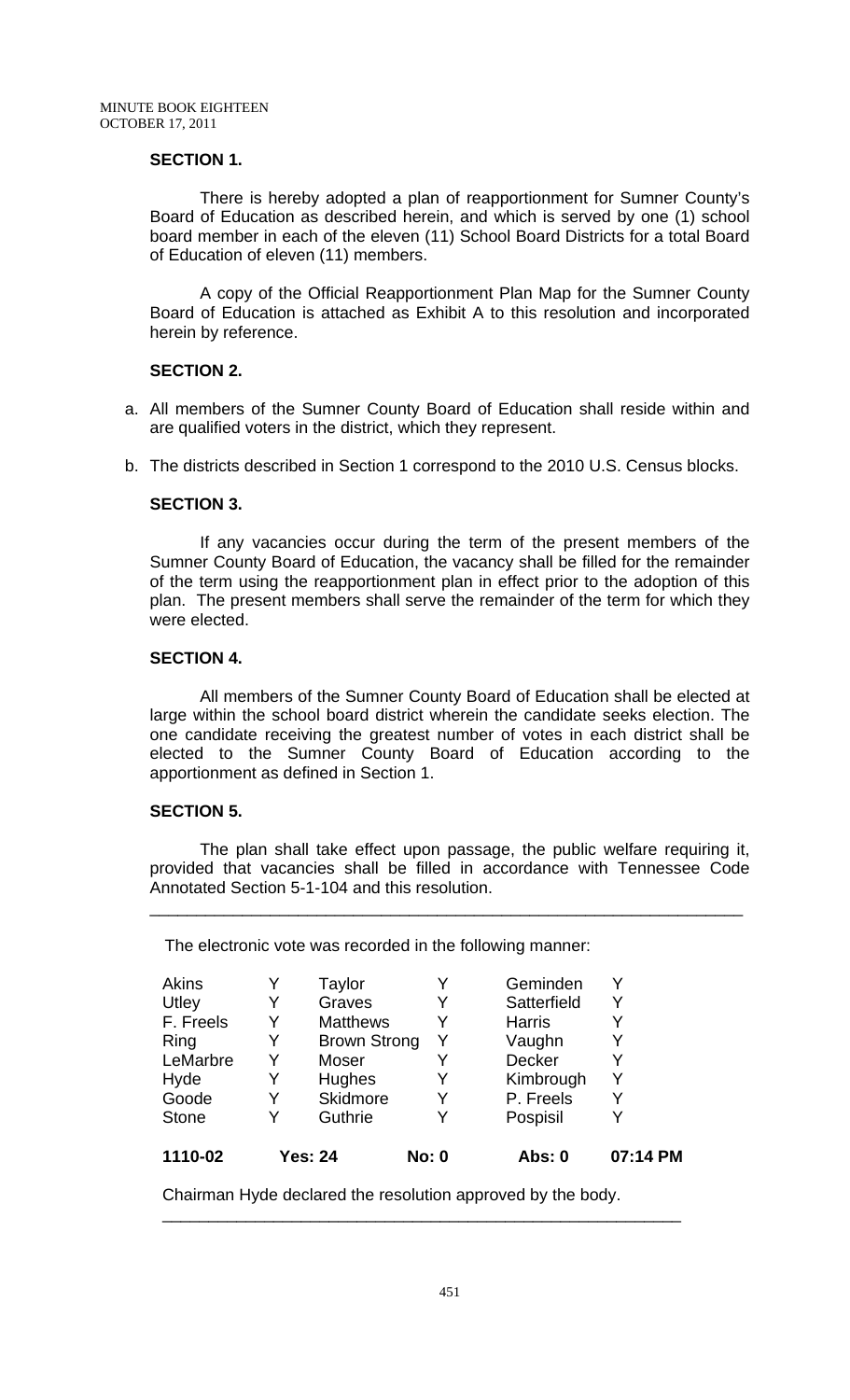### **REPORT FROM COUNTY OFFICIALS**

County Officials filed the following reports: County Investments, County General Fund, County Debt Service Fund, County Highway Fund, County Capital Outlay Fund, School General Purpose Fund, School Federal Projects Fund, School Food Service Fund, Employee Health Insurance Trust Fund, Employee Dental Insurance Trust Fund, Casualty Insurance Trust Fund, County Trustee Funds, Special Reports: County Dental Insurance Claim Payments, County Health Insurance Claim Payments, County Property Tax Collections, County EMS Billing/Collections/Balances, County Sales Tax Collections, County Wheel Tax Collections, County Tax Rates/Property Values and County School Loan Program Rates. Approval of the filing of these records does not certify to the accuracy of the documents.

Chairman Hyde introduced the following resolution:

### **1110-NOT A RESOLUTION TO APPROVE AND ACCEPT APPLICATIONS FOR NOTARY PUBLIC POSITIONS AND PERSONAL SURETY GUARANTORS**

 **WHEREAS,** according to the law of the State of Tennessee, an individual must apply for the office of notary public in the county of residence, or of their principal place of business; and

 **WHEREAS**, state statute requires personal sureties making bonds for Notaries publics to be approved by the Sumner County Commission; and

 **WHEREAS,** said applicant must be approved by the County Commission assembled; and

 **WHEREAS,** Bill Kemp, Sumner County Clerk, has certified according to the records of his office that the persons named on the attached listing labeled "SUMNER COUNTY NOTARY PUBLIC APPLICATIONS and SURETY GUARANTORS" have duly applied for the positions so sought; and

 **BE IT FURTHER RESOLVED THAT THIS TAKE EFFECT FROM AND AFTER PASSAGE.** 

#### **Notaries Public Election October 19, 2011**

 **–––––––––––––––––––––––––––––––––––––––––––––––––––––––––**

MARY M ALEXANDER MANUEL MARTINS<br>CARLOS NELSON BAILEY JR TINA R MOORE CARLOS NELSON BAILEY JR SHARON L BORAWSKI LAURA MOSS NANCY L CARD ROSE PASQUINELLI RUTH ELMORE ANNETTE PITTS SHARON ESCUE CONNIE F RAMSEY H. NEAL EZELL TRISHA RYAN SHELIA FRANKS NEIL D SCHREIBER KELLEY T. GILBERT HUGH D SHANNON MELISSA GRINDER PATTY JEAN HOWARD CHELSEA M SIMMONS PAT HUTTON MICHELLE S SIMMONS BRETT C JONES TRACIE J VAUGHN CHANNON KEENE REBECCA R WHITTAKER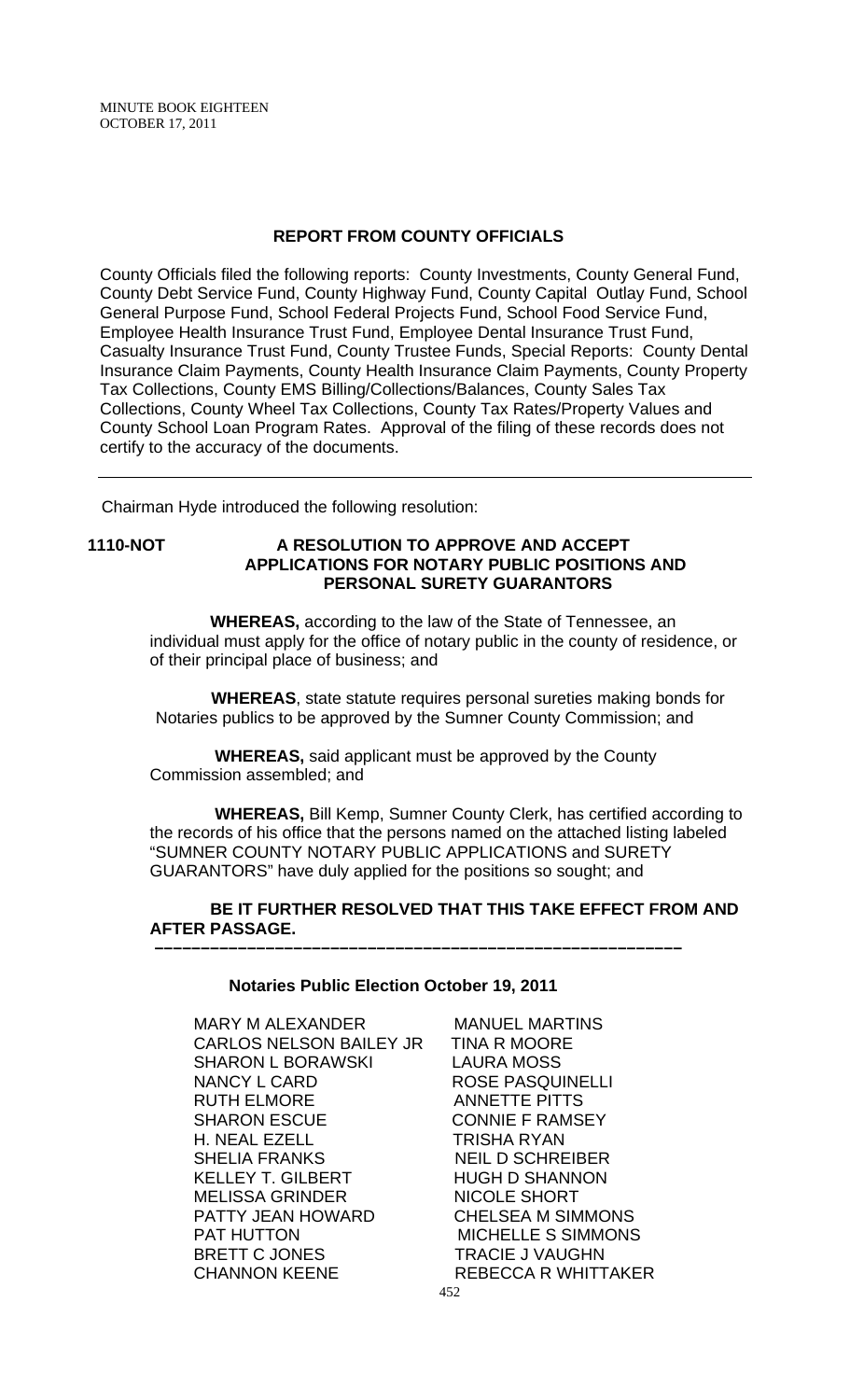#### JONATHAN E KOTLER LINDA L WOODFILL LANDEN LAMBERTH KRISTA WRIGHT H REESE LEGGE

 PERSONAL SURETY LAWRENCE RAY WHITLEY RICHARD A TOMPKINS

 Upon motion of Commissioner Frank Freels, seconded by Commissioner Baker Ring, voting was recorded in the following manner:

**\_\_\_\_\_\_\_\_\_\_\_\_\_\_\_\_\_\_\_\_\_\_\_\_\_\_\_\_\_\_\_\_\_\_\_\_\_\_\_\_\_\_\_\_\_\_\_\_\_\_** 

| <b>Akins</b> |   | Taylor              |   | Geminden                      |   |          |
|--------------|---|---------------------|---|-------------------------------|---|----------|
| Utley        | Y | Graves              | Y | Satterfield                   |   |          |
| F. Freels    | Y | <b>Matthews</b>     | Y | <b>Harris</b>                 |   |          |
| Ring         |   | <b>Brown Strong</b> |   | Vaughn                        |   |          |
| LeMarbre     | Y | Moser               |   | Decker                        |   |          |
| Hyde         | Y | Hughes              |   | Kimbrough                     | Y |          |
| Goode        |   | Skidmore            | Y | P. Freels                     |   |          |
| <b>Stone</b> | Α | Guthrie             | Y | Pospisil                      |   |          |
| 1110-NOTARY  |   | <b>Yes: 23</b>      |   | <b>No: 0</b><br><b>Abs: 1</b> |   | 07:15 PM |

Chairman Hyde declared the election of Notaries Public by the body.

## **COMMITTEE ON COMMITTEES**

\_\_\_\_\_\_\_\_\_\_\_\_\_\_\_\_\_\_\_\_\_\_\_\_\_\_\_\_\_\_\_\_\_\_\_\_\_\_\_\_\_\_\_\_\_\_\_\_\_\_\_\_\_\_\_\_\_\_\_\_\_\_\_

 Commissioner Stone brought forth the nomination of Commissioner Moe Taylor to serve the unfilled term of the Commission Chairman who, by resolution, no longer serves on the Board. Commissioner Skidmore seconded the motion. Commissioner Satterfield nominated Commissioner Baker Ring. Commissioner LeMarbre seconded the motion.

 Clerk Kemp explained the voting procedure, stating that Commissioner Taylor was represented by the green button and Commissioner Ring, the red button.

The electronic vote was recorded in the following manner:

| <b>TAYLOR-GREEN</b> |   | <b>RING-RED</b>     |               |               |   |          |
|---------------------|---|---------------------|---------------|---------------|---|----------|
| <b>Akins</b>        | N | Taylor              | Y             | Geminden      | Y |          |
| Utley               | Y | Graves              | Y             | Satterfield   | N |          |
| F. Freels           | Y | <b>Matthews</b>     | N             | <b>Harris</b> | N |          |
| Ring                | N | <b>Brown Strong</b> | N             | Vaughn        | Y |          |
| LeMarbre            | N | Moser               | Y             | <b>Decker</b> | Y |          |
| Hyde                |   | Hughes              | N             | Kimbrough     | N |          |
| Goode               | N | Skidmore            | Y             | P. Freels     | Y |          |
| <b>Stone</b>        |   | Guthrie             | N             | Pospisil      | Y |          |
| <b>TOURISM</b>      |   | Yes: 13             | <b>No: 11</b> | Abs: 0        |   | 07:17 PM |

Chairman Hyde declared Commissioner Taylor elected to the Tourism Board.

\_\_\_\_\_\_\_\_\_\_\_\_\_\_\_\_\_\_\_\_\_\_\_\_\_\_\_\_\_\_\_\_\_\_\_\_\_\_\_\_\_\_\_\_\_\_\_\_\_\_\_\_\_\_\_\_\_\_\_\_\_\_\_\_\_\_\_\_\_

Commissioner Stone brought forth the nomination of March Ragland to fill the expiring term of James Cole on the Zoning Board of Appeals. Chairman Hyde called for other nominations. Commissioner Matthews moved, seconded by Commissioner Taylor, to cease nominations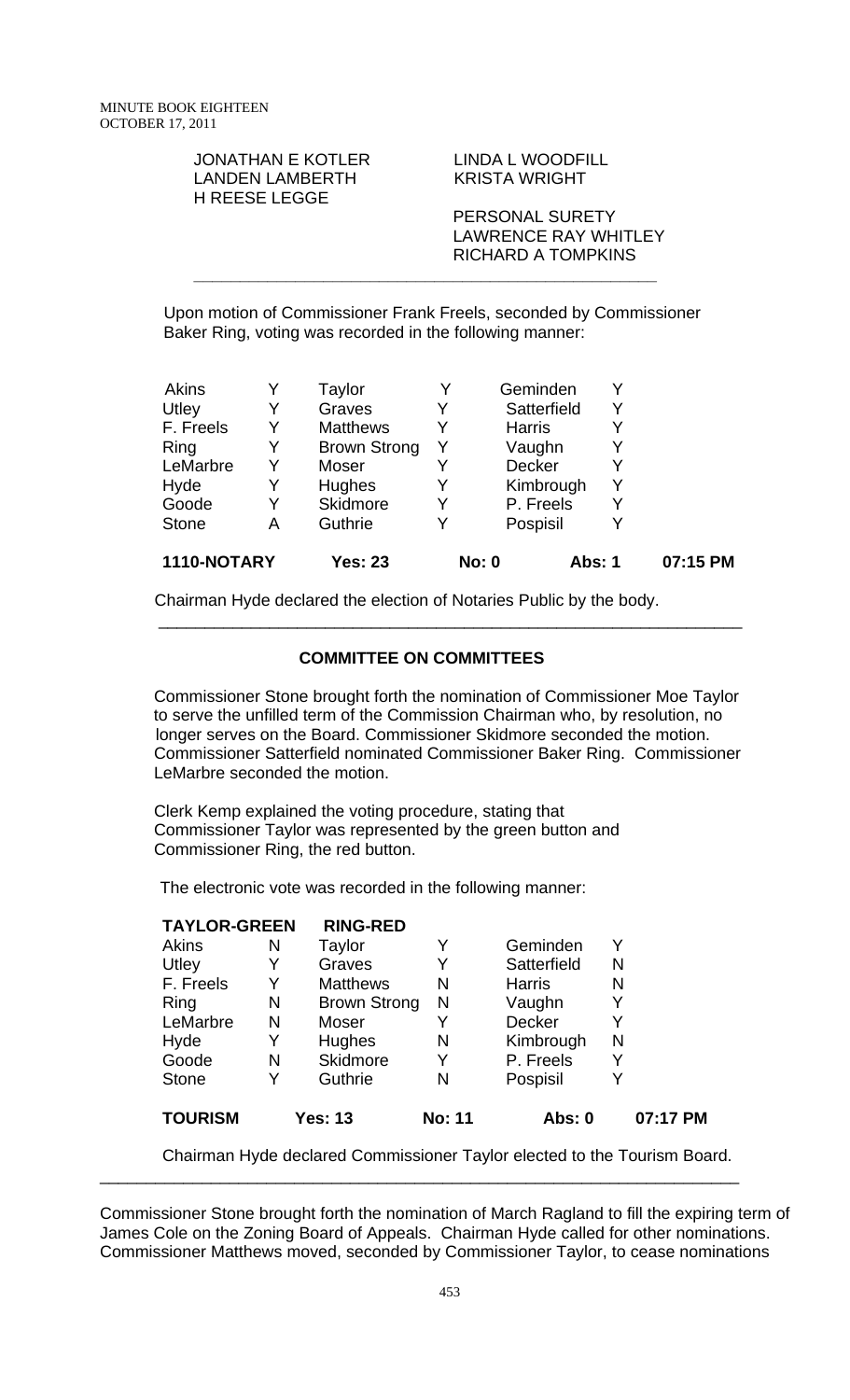and elect Mr. Ragland by acclamation. The motion carried by unanimous voice vote of the body.

Commissioner Stone brought forth the recommendations to re-appoint Karen See, Tom V. Glass and James Gourley to six-year terms on the Health Education and Housing Facilities Board. Upon motion of Commissioner Stone, seconded by Commissioner Skidmore, the Commission voted to cease nominations and elect Ms. See, Mr. Glass and Mr. Gourley to the Board.

Commissioner Stone brought forth the recommendation of the County Executive to re-appoint Luther Bratton to serve another four-year term on the Sumner County Regional Planning Commission. Commissioner Stone moved the nomination. Upon motion of Commissioner Taylor, seconded by Commissioner Matthews, the Commission voted to cease nominations and elect Mr. Bratton to the Planning Commission.

Commissioner Stone announced next month's business as follows: 1) Commissioner Paul Goode resigned the Liability Claims Committee; 2) Alternates on Construction Board of Appeals Larry Brown/Ted Williams.

\_\_\_\_\_\_\_\_\_\_\_\_\_\_\_\_\_\_\_\_\_\_\_\_\_\_\_\_\_\_\_\_\_\_\_\_\_\_\_\_\_\_\_\_\_\_\_\_\_\_\_\_\_\_\_\_\_\_\_\_\_\_\_\_\_\_\_\_\_

### **HIGHWAY COMMISSION**

There was no report from the Highway Commission.

# **EDUCATION COMMITTEE**

**\_\_\_\_\_\_\_\_\_\_\_\_\_\_\_\_\_\_\_\_\_\_\_\_\_\_\_\_\_\_\_\_\_\_\_\_\_\_\_\_\_\_\_\_\_\_\_\_\_\_\_\_\_\_\_\_\_\_\_\_\_\_\_\_\_\_\_\_\_** 

There was no report from the Education Committee.

## **GENERAL OPERATIONS COMMITTEE**

**\_\_\_\_\_\_\_\_\_\_\_\_\_\_\_\_\_\_\_\_\_\_\_\_\_\_\_\_\_\_\_\_\_\_\_\_\_\_\_\_\_\_\_\_\_\_\_\_\_\_\_\_\_\_\_\_\_\_\_\_\_\_\_\_\_\_\_\_\_** 

There was no report from the General Operations Committee.

# **EMERGENCY SERVICES COMMITTEE**

**\_\_\_\_\_\_\_\_\_\_\_\_\_\_\_\_\_\_\_\_\_\_\_\_\_\_\_\_\_\_\_\_\_\_\_\_\_\_\_\_\_\_\_\_\_\_\_\_\_\_\_\_\_\_\_\_\_\_\_\_\_\_\_\_\_\_\_\_\_** 

There was no report from the Emergency Services Committee.

## **PUBLIC SERVICES COMMITTEE**

**\_\_\_\_\_\_\_\_\_\_\_\_\_\_\_\_\_\_\_\_\_\_\_\_\_\_\_\_\_\_\_\_\_\_\_\_\_\_\_\_\_\_\_\_\_\_\_\_\_\_\_\_\_\_\_\_\_\_\_\_\_\_\_\_\_\_\_\_\_** 

There was no report from the Public Services Committee.

## **LEGISLATIVE COMMITTEE**

**\_\_\_\_\_\_\_\_\_\_\_\_\_\_\_\_\_\_\_\_\_\_\_\_\_\_\_\_\_\_\_\_\_\_\_\_\_\_\_\_\_\_\_\_\_\_\_\_\_\_\_\_\_\_\_\_\_\_\_\_\_\_\_\_\_\_\_\_\_** 

**\_\_\_\_\_\_\_\_\_\_\_\_\_\_\_\_\_\_\_\_\_\_\_\_\_\_\_\_\_\_\_\_\_\_\_\_\_\_\_\_\_\_\_\_\_\_\_\_\_\_\_\_\_\_\_\_\_\_\_\_\_\_\_\_\_\_\_\_\_** 

There was no report from the Legislative Committee.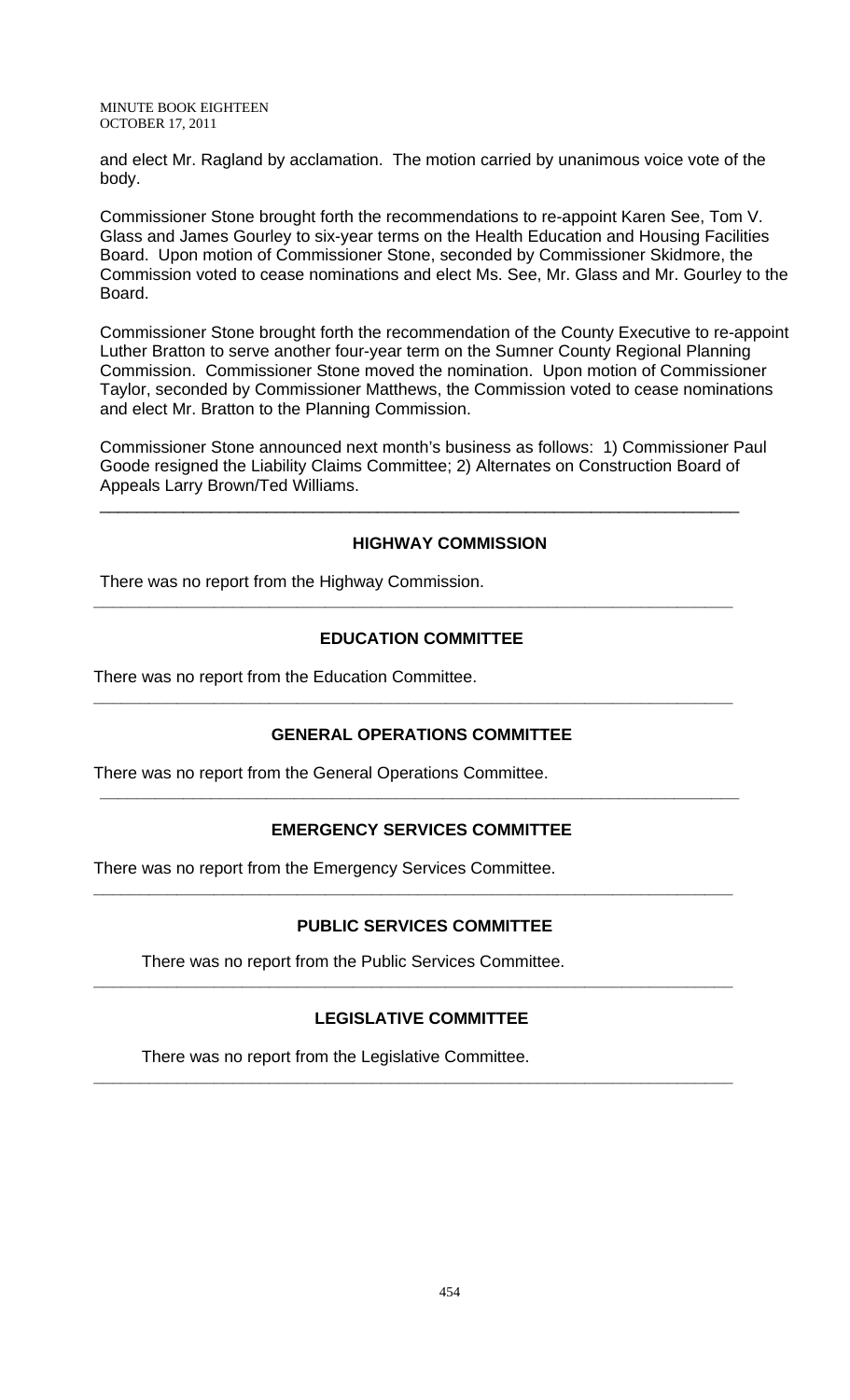### **BUDGET COMMITTEE**

Commissioner Stone introduced the following resolution and moved for approval. Commissioner Vaughn seconded the motion.

### **1110-03 A RESOLUTION APPROPRIATING \$1,094,736.00 IN PASS THROUGH FUNDS FROM VARIOUS SOURCES FOR ROAD REPAIR AND CAPITAL EXPENDITURES-VARIOUS FUNDS OF THE SUMNER COUNTY HIGHWAY BUDGET AS SHOWN ON THE ATTACHED SCHEDULE**

**BE IT RESOLVED** by the Sumner County Board of County Commissioners meeting in regular session on this the 17<sup>th</sup> day of October, 2011 that this body does hereby appropriate \$1,094,736.00 in pass through funds from various sources for road repair and capital expenditures-various funds of the Sumner County Highway Budget as shown on the attached schedule.

\_\_\_\_\_\_\_\_\_\_\_\_\_\_\_\_\_\_\_\_\_\_\_\_\_\_\_\_\_\_\_\_\_\_\_\_\_\_\_\_\_\_\_\_\_\_\_\_\_\_\_\_\_\_\_\_\_\_\_\_\_\_\_\_

Upon voice vote of the body, the Commission voted to approve Resolution 1110-03.

Commissioner Stone introduced the following resolution and moved for approval. Commissioner Pospisil seconded the motion.

\_\_\_\_\_\_\_\_\_\_\_\_\_\_\_\_\_\_\_\_\_\_\_\_\_\_\_\_\_\_\_\_\_\_\_\_\_\_\_\_\_\_\_\_\_\_\_\_\_\_\_\_\_\_\_\_\_\_\_\_\_\_\_\_

#### **1110-04 A RESOLUTION APPROPRIATING \$144,566.00 TO THE SUMNER COUNTY BOARD OF EDUCATION FROM PREVIOUSLY ALLOCATED 2010 BOND FUNDS FOR ARCHITECTURAL FEES FOR STATION CAMP HIGH SCHOOL EXPANSION AND RUCKER-STEWART MIDDLE SCHOOL ROOF PROJECT**

**WHEREAS**, the Sumner County Board of County Commissioners has found it advantageous and necessary to fund the Station Camp High School Expansion and the Rucker-Stewart Roof Project, and

**WHEREAS,** the Sumner County School System has previously paid \$60,000.00 of architectural fees; and

**WHEREAS**, invoices totaling \$53,652.00 of architectural fees are due; and

**WHEREAS,** these projects were originally anticipated to be funded by local revenues (property taxes); however, adequate cash flows are not currently available; and

**WHEREAS,** the Board of Education has requested to pay the architects fees from the school's intent to fund proceeds for the 2010 bonds; and

**WHEREAS,** the school board has requested the County Commission to allocate an amount equal to the architects' fees, as noted above, from local funding for projects that were slated to be paid from the 2010 intent to fund proceeds.

**THEREFORE BE IT RESOLVED**, by the Sumner County Board of County Commissioners meeting in regular session on this the 17<sup>th</sup> day of October, 2011, that this body hereby appropriates \$144,566.00 to the Board of Education from the previously allocated 2010 bond funds for architectural fees for the Station Camp High School Expansion and the Rucker-Stewart Roof Project; and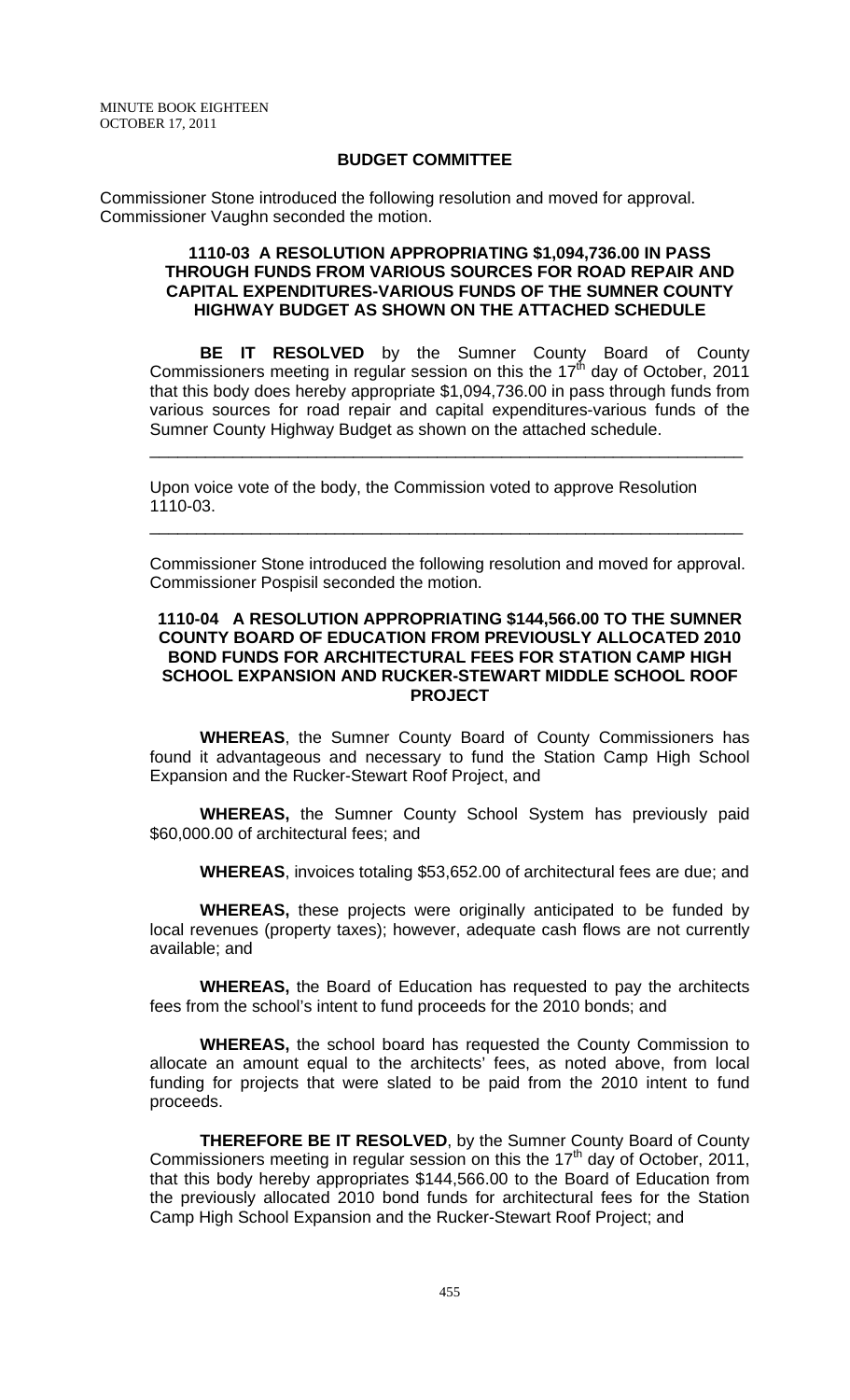**BE IT FURTHER RESOLVED**, that by approving the payment of and reimbursing for previously paid architectural fees and allocating \$144,566.00 of local revenues is an intent to fund.

\_\_\_\_\_\_\_\_\_\_\_\_\_\_\_\_\_\_\_\_\_\_\_\_\_\_\_\_\_\_\_\_\_\_\_\_\_\_\_\_\_\_\_\_\_\_\_\_\_\_\_\_\_\_\_\_\_\_\_\_\_\_\_\_

The electronic vote was recorded in the following manner:

| Akins        |   | Taylor              |              | Geminden      |          |
|--------------|---|---------------------|--------------|---------------|----------|
| Utley        | Y | Graves              | Y            | Satterfield   | Y        |
| F. Freels    | Y | <b>Matthews</b>     | Y            | <b>Harris</b> |          |
| Ring         | Y | <b>Brown Strong</b> | Y            | Vaughn        |          |
| LeMarbre     | Y | Moser               | Y            | <b>Decker</b> |          |
| Hyde         | Y | Hughes              | Y            | Kimbrough     | Υ        |
| Goode        | Y | <b>Skidmore</b>     | Y            | P. Freels     |          |
| <b>Stone</b> | Y | Guthrie             | Y            | Pospisil      |          |
| 1110-04      |   | Yes: 24             | <b>No: 0</b> | Abs: 0        | 07:22 PM |

Chairman Hyde declared the resolution approved by the body.

Commissioner Stone introduced the following resolution and moved for approval. Commissioner Moser seconded the motion.

\_\_\_\_\_\_\_\_\_\_\_\_\_\_\_\_\_\_\_\_\_\_\_\_\_\_\_\_\_\_\_\_\_\_\_\_\_\_\_\_\_\_\_\_\_\_\_\_\_\_\_\_\_\_\_\_\_\_\_\_\_\_\_

### **1110-05 A RESOLUTION APPROPRIATING \$3,014,843.00 TO THE SUMNER COUNTY BOARD OF EDUCATION FROM THE GENERAL CAPITAL PROJECTS FUND FOR THE STATION CAMP HIGH SCHOOL EXPANSION AND RUCKER-STEWART MIDDLE SCHOOL ROOF PROJECT**

**WHEREAS,** the Sumner County Board of County Commissioners has found it advantageous and necessary to fund the Station Camp High School Expansion and the Rucker-Stewart Roof Project, and

**WHEREAS**, the Station Camp High School Expansion has an estimated cost of \$2,495,509.00; however, \$104,566.00 for architectural fees for the Station Camp High School Expansion is appropriated under a separate resolution; and

**WHEREAS,** the Rucker-Stewart Roof Project has an estimated cost of \$663,900.00; however, \$40,000.00 for architectural fees for the Rucker-Stewart Roof Project is appropriated under a separate resolution.

**THEREFORE, BE IT RESOLVED** by the Sumner County Board of County Commissioners meeting in regular session on this the  $17<sup>th</sup>$  day of October, 2011, that this body hereby appropriates \$3,014,843.00 to the Board of Education from the General Capital Projects Fund for the Station Camp High School Expansion and the Rucker-Stewart Roof Project as shown on the attached schedule.

\_\_\_\_\_\_\_\_\_\_\_\_\_\_\_\_\_\_\_\_\_\_\_\_\_\_\_\_\_\_\_\_\_\_\_\_\_\_\_\_\_\_\_\_\_\_\_\_\_\_\_\_\_\_\_\_\_\_\_\_\_\_\_\_

The electronic vote was recorded in the following manner:

| Akins     |   | Taylor              | Geminden      |  |
|-----------|---|---------------------|---------------|--|
| Utley     | v | Graves              | Satterfield   |  |
| F. Freels | Y | <b>Matthews</b>     | <b>Harris</b> |  |
| Ring      | v | <b>Brown Strong</b> | Vaughn        |  |
| LeMarbre  | v | Moser               | Decker        |  |
| Hyde      | Y | Hughes              | Kimbrough     |  |
| Goode     | v | Skidmore            | P. Freels     |  |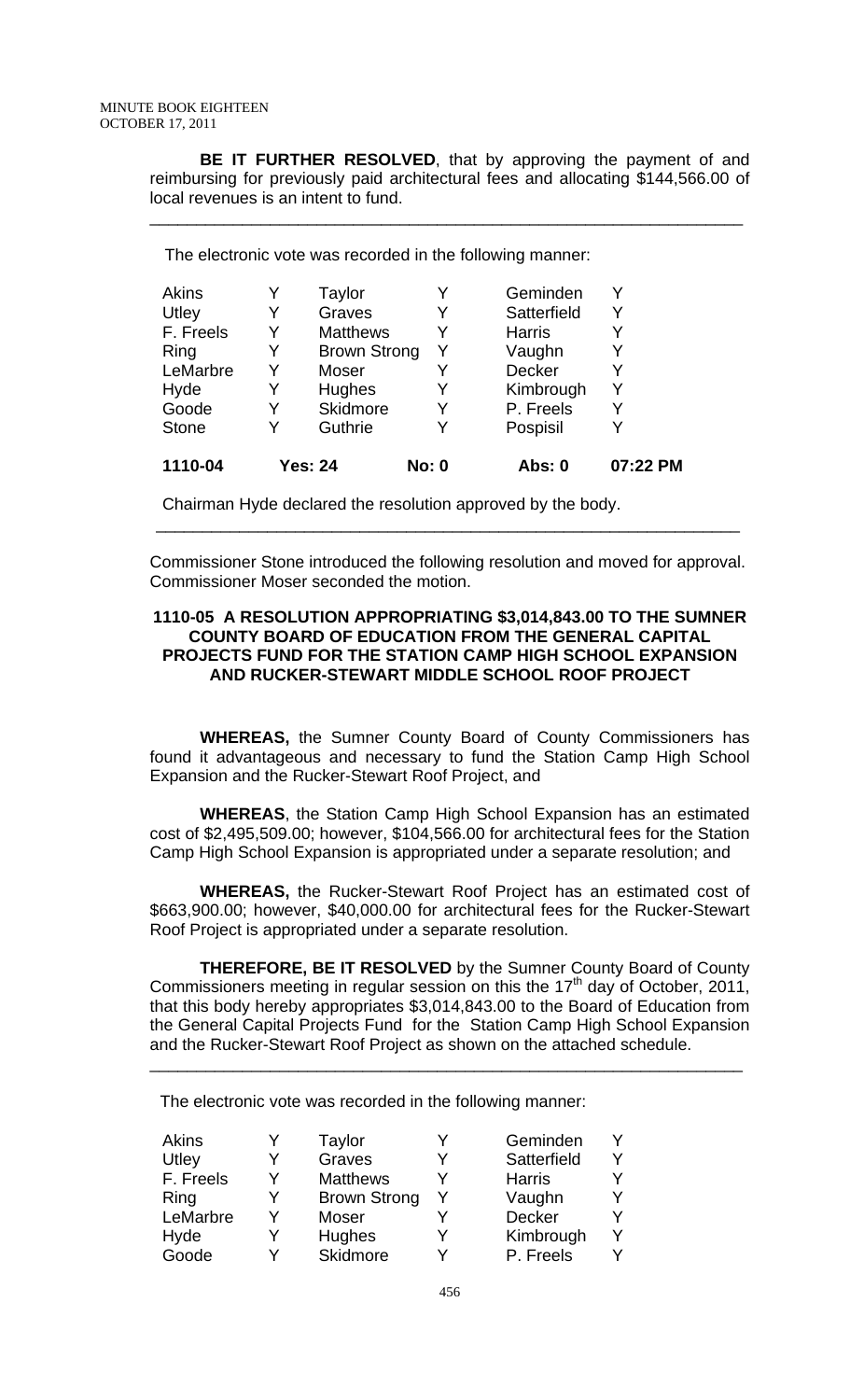| Stone   | Guthrie        |              | Pospisil |          |
|---------|----------------|--------------|----------|----------|
| 1110-05 | <b>Yes: 24</b> | <b>No: 0</b> | Abs: 0   | 07:22 PM |

\_\_\_\_\_\_\_\_\_\_\_\_\_\_\_\_\_\_\_\_\_\_\_\_\_\_\_\_\_\_\_\_\_\_\_\_\_\_\_\_\_\_\_\_\_\_\_\_\_\_\_\_\_\_\_\_

Chairman Hyde declared the resolution approved by the body.

Commissioner Stone introduced the following resolution and moved for approval. Commissioner Frank Freels seconded the motion.

### **1110-06 A RESOLUTION APPROPRIATING \$376,077.00 FROM FEDERAL GRANTS AS PASS THROUGH FUNDS AND OTHER BUDGET ADJUSTMENTS FOR STATION CAMP GREENWAY AS SHOWN ON THE ATTACHED SCHEDULE**

**BE IT RESOLVED** by the Sumner County Board of County Commissioners meeting in regular session on this the  $17<sup>th</sup>$  day of October, 2011, that this body does hereby appropriate \$376,077.00 from Federal Grants as pass through funds and other budget adjustments for Station Camp Greenway as shown on the attached schedule.

\_\_\_\_\_\_\_\_\_\_\_\_\_\_\_\_\_\_\_\_\_\_\_\_\_\_\_\_\_\_\_\_\_\_\_\_\_\_\_\_\_\_\_\_\_\_\_\_\_\_\_\_\_\_\_\_\_\_\_\_\_\_\_\_

The electronic vote was recorded in the following manner:

|   |                 |                | Abs: 0                              | 07:23 PM |
|---|-----------------|----------------|-------------------------------------|----------|
| Y | Guthrie         | Y              | Pospisil                            |          |
| Y | <b>Skidmore</b> | Y              | P. Freels                           |          |
| Y | Hughes          |                | Kimbrough                           | v        |
| Y | Moser           |                | <b>Decker</b>                       |          |
| Y |                 | Y              | Vaughn                              |          |
| Y | <b>Matthews</b> |                | <b>Harris</b>                       |          |
| Y | Graves          |                | Satterfield                         |          |
| Y | Taylor          |                | Geminden                            |          |
|   |                 | <b>Yes: 24</b> | <b>Brown Strong</b><br><b>No: 0</b> |          |

Chairman Hyde declared the resolution approved by the body.

Commissioner Stone introduced the following resolution and moved for approval. Commissioner Skidmore seconded the motion.

\_\_\_\_\_\_\_\_\_\_\_\_\_\_\_\_\_\_\_\_\_\_\_\_\_\_\_\_\_\_\_\_\_\_\_\_\_\_\_\_\_\_\_\_\_\_\_\_\_\_\_\_\_\_\_\_

#### **1110-07 A RESOLUTION APPROPRIATING \$1,192.75.00 TO THE BOARD OF EDUCATION FROM PREVIOUSLY ALLOCATED 2010 BOND FUNDS FOR PORTLAND EAST MIDDLE SCHOOL RENOVATIONS AND GENE BROWN ELEMENTARY RENOVATIONS**

**BE IT RESOLVED** by the Sumner County Board of County Commissioners meeting in regular session on this the  $17<sup>th</sup>$  day of October, 2011, that this body hereby appropriates \$1,192.75 to the Board of Education from the previously allocated 2010 bond funds for Portland East Middle School Renovations and Gene Brown Elementary Renovations.

\_\_\_\_\_\_\_\_\_\_\_\_\_\_\_\_\_\_\_\_\_\_\_\_\_\_\_\_\_\_\_\_\_\_\_\_\_\_\_\_\_\_\_\_\_\_\_\_\_\_\_\_\_\_\_\_\_\_\_\_\_\_\_\_

The electronic vote was recorded in the following manner:

| Akins     | Taylor              | Geminden      |  |
|-----------|---------------------|---------------|--|
| Utley     | Graves              | Satterfield   |  |
| F. Freels | <b>Matthews</b>     | <b>Harris</b> |  |
| Ring      | <b>Brown Strong</b> | Vaughn        |  |
|           |                     |               |  |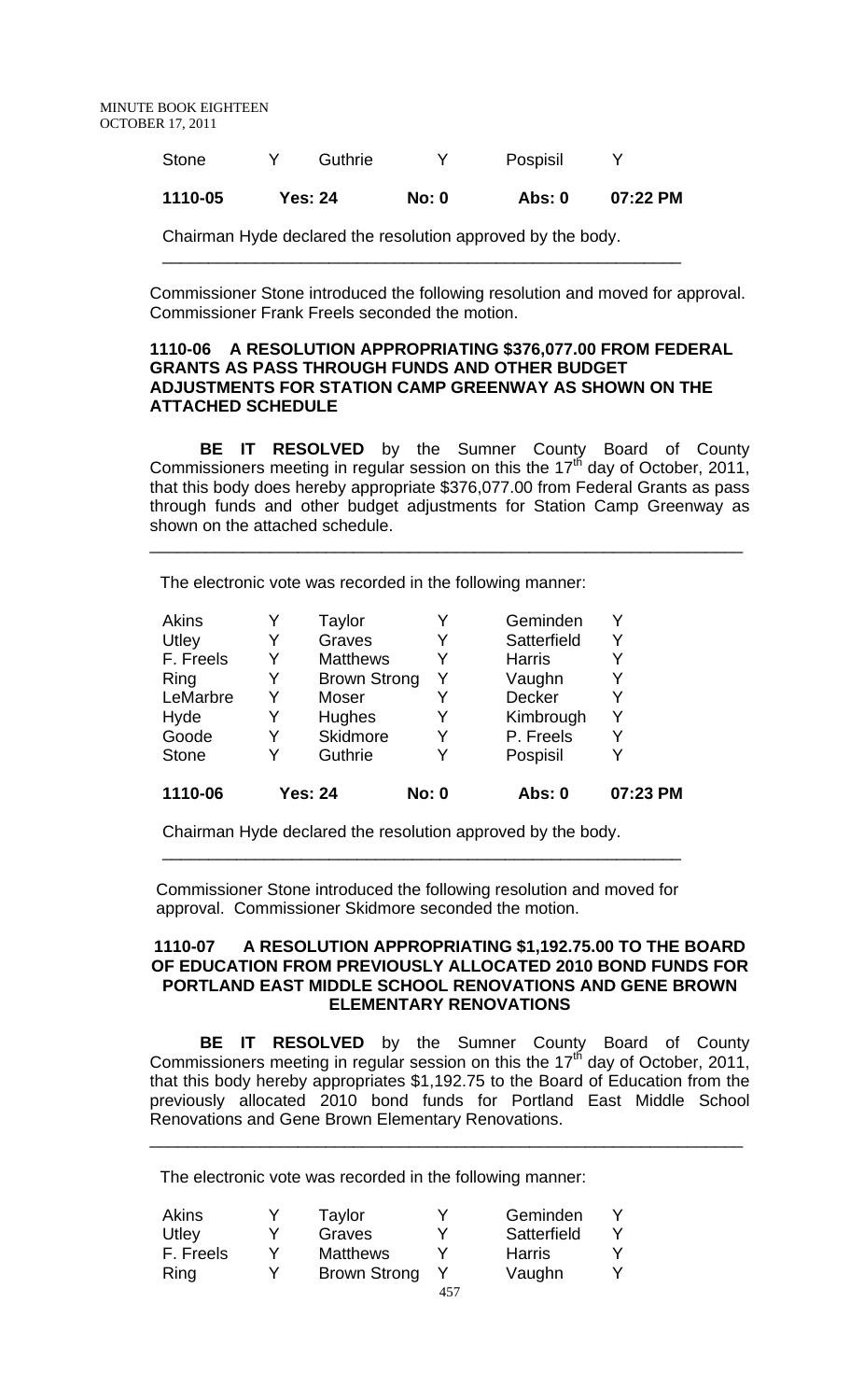| <b>Stone</b> |   | Guthrie       |   | Pospisil      |  |
|--------------|---|---------------|---|---------------|--|
| Goode        | v | Skidmore      | ∨ | P. Freels     |  |
| Hyde         |   | <b>Hughes</b> |   | Kimbrough     |  |
| LeMarbre     |   | Moser         |   | <b>Decker</b> |  |

Chairman Hyde declared the resolution approved by the body.

Commissioner Stone introduced the following resolution and moved for approval. Commissioner Vaughn seconded the motion.

\_\_\_\_\_\_\_\_\_\_\_\_\_\_\_\_\_\_\_\_\_\_\_\_\_\_\_\_\_\_\_\_\_\_\_\_\_\_\_\_\_\_\_\_\_\_\_\_\_\_\_\_\_\_\_\_

### **1110-08 A RESOLUTION APPROPRIATING \$211,452.11 TO THE BUDGET OF THE COURTHOUSE AND JAIL MAINTENANCE FUND FROM TELEPHONE COMMISSION PASS THROUGH FUNDS FOR VISIONAIR PURCHASE PREVIOUSLY APPROVED BY CAPITAL OUTLAY NOTE NUMBER 1 ATTACHED HEREWITH**

**BE IT RESOLVED** by the Sumner County Board of County Commissioners meeting in regular session on this the  $17<sup>th</sup>$  day of October, 2011, that this body hereby appropriates \$211,452.11 to the budget of the Courthouse and Jail Maintenance Fund from telephone commission pass through funds for Visionair purchase previously approved by capital outlay note number 1 attached herewith.

\_\_\_\_\_\_\_\_\_\_\_\_\_\_\_\_\_\_\_\_\_\_\_\_\_\_\_\_\_\_\_\_\_\_\_\_\_\_\_\_\_\_\_\_\_\_\_\_\_\_\_\_\_\_\_\_\_\_\_\_\_\_\_\_

The electronic vote was recorded in the following manner:

| 1110-08      |   | <b>Yes: 24</b>      | <b>No: 0</b> | <b>Abs: 0</b> | 07:25 PM |
|--------------|---|---------------------|--------------|---------------|----------|
| <b>Stone</b> | Y | Guthrie             | Y            | Pospisil      |          |
| Goode        | Y | Skidmore            | Y            | P. Freels     |          |
| Hyde         | Y | Hughes              | Y            | Kimbrough     | Y        |
| LeMarbre     | Y | Moser               | Y            | <b>Decker</b> | Y        |
| Ring         | Y | <b>Brown Strong</b> | Y            | Vaughn        |          |
| F. Freels    | Y | <b>Matthews</b>     |              | <b>Harris</b> |          |
| Utley        | Y | Graves              | Y            | Satterfield   | Y        |
| Akins        | Y | Taylor              | Y            | Geminden      |          |

\_\_\_\_\_\_\_\_\_\_\_\_\_\_\_\_\_\_\_\_\_\_\_\_\_\_\_\_\_\_\_\_\_\_\_\_\_\_\_\_\_\_\_\_\_\_\_\_\_\_\_\_\_\_\_\_

Chairman Hyde declared the resolution approved by the body.

Commissioner Stone introduced the following resolution and moved for approval. Commissioner Vaughn seconded the motion.

## **1110-09 A RESOLUTION APPROPRIATING \$45,204.79 AS PASS THROUGH FUNDS FOR STATE INMATE MEDICAL BILLS TO THE BUDGET OF THE SHERIFF-MEDICAL AND DENTAL SERVICES AS SHOWN ON THE ATTACHED SCHEDULE**

**BE IT RESOLVED** by the Sumner County Board of County Commissioners meeting in regular session on this the  $17<sup>th</sup>$  day of October, 2011, that this body hereby appropriates \$45,204.79 as pass through funds for state inmate medical bills to the budget of the Sheriff-Medical and Dental Services as shown on the attached schedule.

\_\_\_\_\_\_\_\_\_\_\_\_\_\_\_\_\_\_\_\_\_\_\_\_\_\_\_\_\_\_\_\_\_\_\_\_\_\_\_\_\_\_\_\_\_\_\_\_\_\_\_\_\_\_\_\_\_\_\_\_\_\_\_\_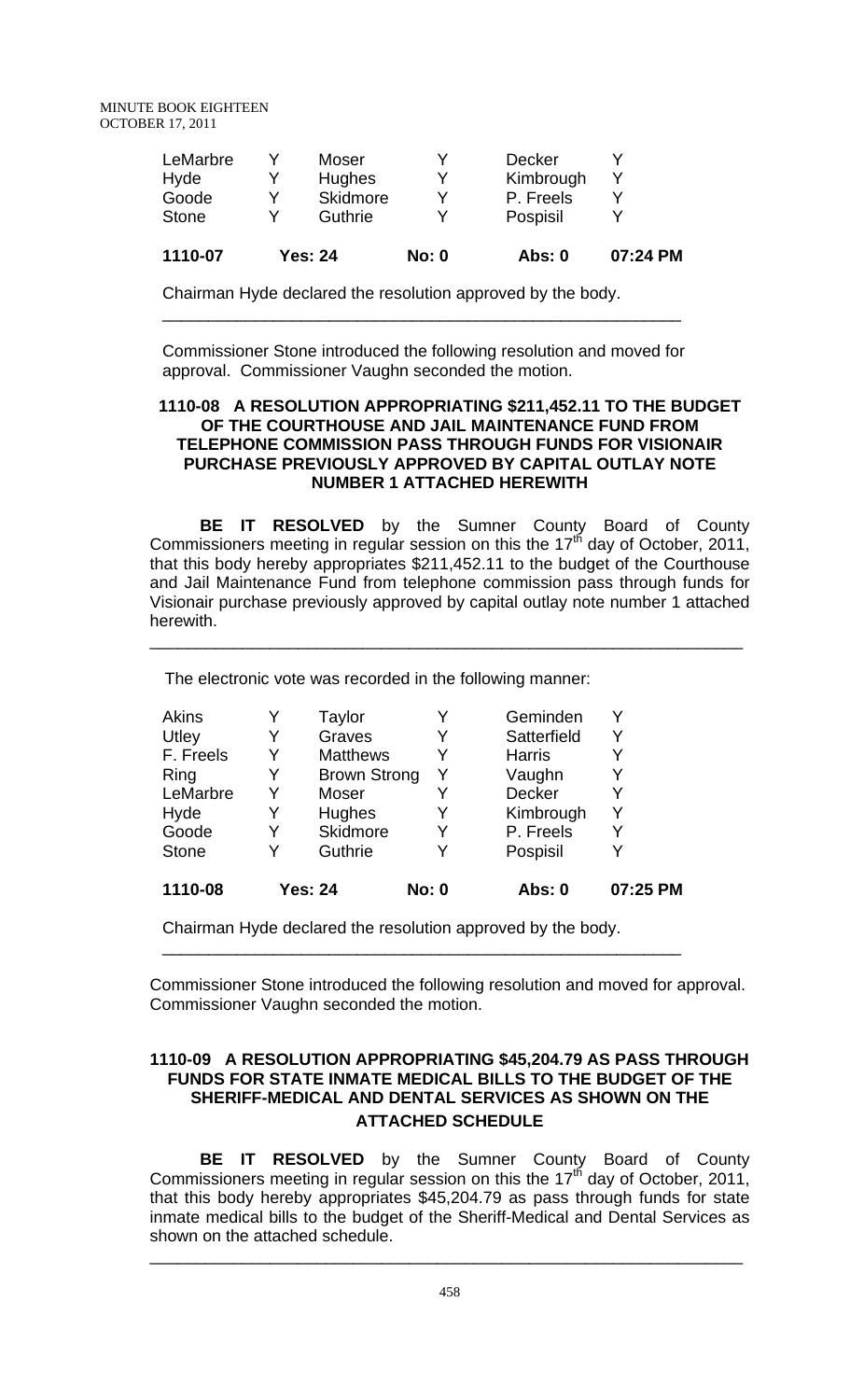| 1110-09      |   | <b>Yes: 24</b>      | <b>No: 0</b> | Abs: 0        | 07:26 PM |
|--------------|---|---------------------|--------------|---------------|----------|
| <b>Stone</b> |   | Guthrie             | Y            | Pospisil      |          |
| Goode        | Y | Skidmore            | Y            | P. Freels     |          |
| Hyde         |   | Hughes              |              | Kimbrough     |          |
| LeMarbre     | Y | Moser               | Y            | Decker        |          |
| Ring         | Y | <b>Brown Strong</b> | Y            | Vaughn        |          |
| F. Freels    | Y | <b>Matthews</b>     |              | <b>Harris</b> |          |
| Utley        | Y | Graves              | Y            | Satterfield   |          |
| Akins        |   | Taylor              | Y            | Geminden      |          |
|              |   |                     |              |               |          |

The electronic vote was recorded in the following manner:

Chairman Hyde declared the resolution approved by the body.

Commissioner Stone introduced the following resolution and moved for approval. Commissioner Matthews seconded the motion.

\_\_\_\_\_\_\_\_\_\_\_\_\_\_\_\_\_\_\_\_\_\_\_\_\_\_\_\_\_\_\_\_\_\_\_\_\_\_\_\_\_\_\_\_\_\_\_\_\_\_\_\_\_\_\_\_

#### **1110-10 A RESOLUTION APPROPRIATING \$275,592.00 FROM VARIOUS FUNDS FOR THE STATION CAMP GREENWAY AS SHOWN ON THE ATTACHED SCHEDULE**

**BE IT FURTHER RESOLVED** by the Sumner County Board of County Commissioners meeting in regular session on this  $17<sup>th</sup>$  day of October, 2011 that this body does hereby appropriate \$275,592.00 from various funds for the Station Camp Greenway as shown on the attached schedule.

\_\_\_\_\_\_\_\_\_\_\_\_\_\_\_\_\_\_\_\_\_\_\_\_\_\_\_\_\_\_\_\_\_\_\_\_\_\_\_\_\_\_\_\_\_\_\_\_\_\_\_\_\_\_\_\_\_\_\_\_\_\_\_\_

The electronic vote was recorded in the following manner:

| Akins        |   | Taylor              |              | Geminden      |          |
|--------------|---|---------------------|--------------|---------------|----------|
| Utley        | Y | Graves              | Y            | Satterfield   | Y        |
| F. Freels    | Y | <b>Matthews</b>     | Y            | <b>Harris</b> | Y        |
| Ring         | Y | <b>Brown Strong</b> | Y            | Vaughn        |          |
| LeMarbre     | Y | Moser               | Y            | <b>Decker</b> |          |
| Hyde         | Y | Hughes              | Y            | Kimbrough     | Y        |
| Goode        | Y | <b>Skidmore</b>     | Y            | P. Freels     | Y        |
| <b>Stone</b> | Y | Guthrie             | Y            | Pospisil      |          |
| 1110-10      |   | <b>Yes: 24</b>      | <b>No: 0</b> | Abs: 0        | 07:26 PM |

Chairman Hyde declared the resolution approved by the body.

### **RULES AND PROCEDURES**

\_\_\_\_\_\_\_\_\_\_\_\_\_\_\_\_\_\_\_\_\_\_\_\_\_\_\_\_\_\_\_\_\_\_\_\_\_\_\_\_\_\_\_\_\_\_\_\_\_\_\_\_\_\_\_\_

Commissioner Ring introduced the following resolution and moved for approval. Commissioner Harris seconded the motion.

## **1110-11 A RESOLUTION AMENDING THE STANDING RULES AND PROCEDURES OF THE SUMNER COUNTY BOARD OF COUNTY COMMISSIONERS AT RULE II, SECTION E, PART 1**

**BE IT RESOLVED** by the Sumner County Board of County Commissioners meeting in regular Session on this the  $17<sup>th</sup>$  day of October, 2011